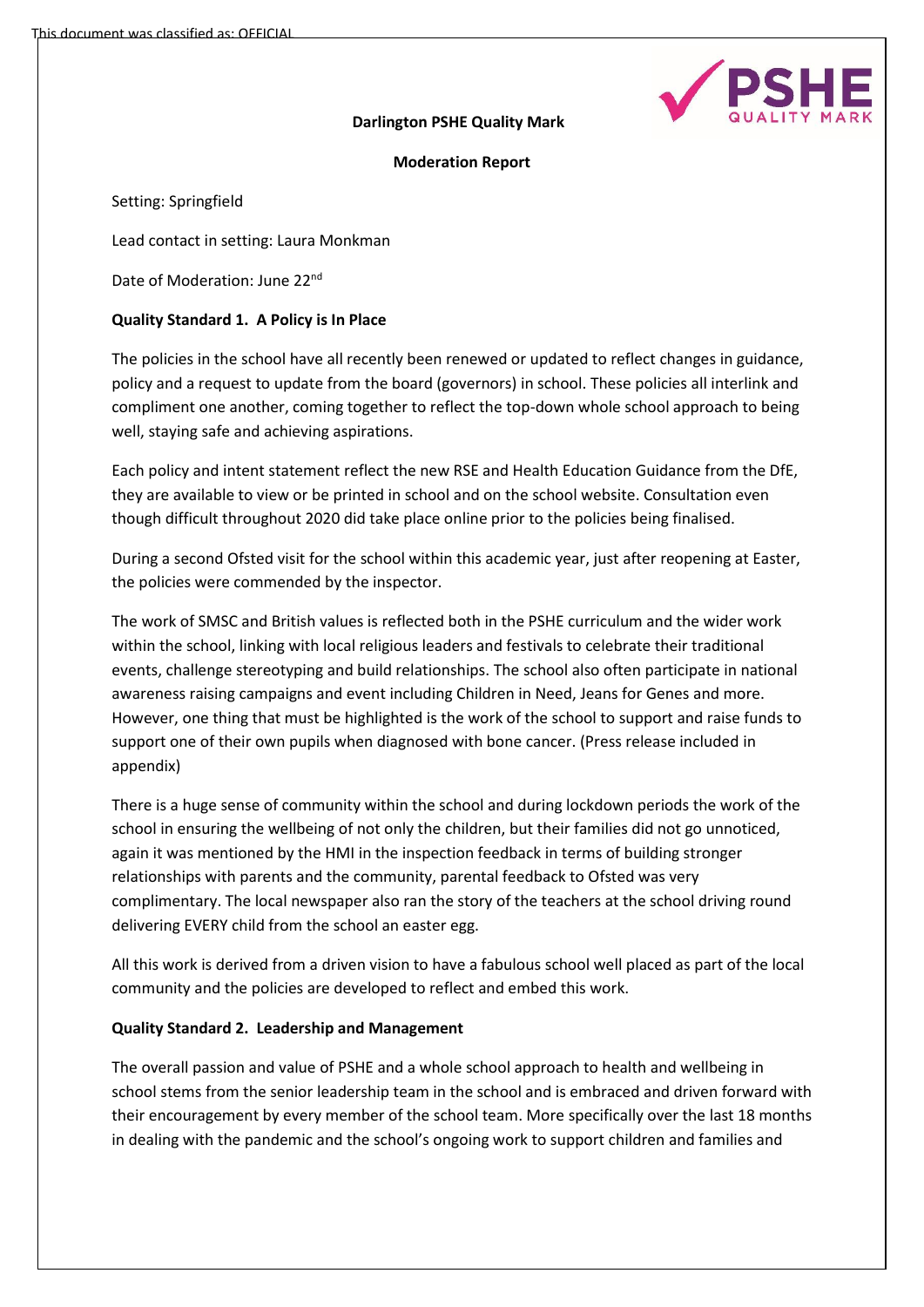prioritise mental health and emotional wellbeing has again seen PSHE as a priority in the school, this was also recognised and highlighted by Ofsted.

There is a key team in place in the school to support families and ensure equal access to services and opportunities for the children and their families, they have also recently introduced a therapy dog in the school to work with children.

Senior leaders made regular home visits to children and their families during lockdowns, to ensure they had access to materials for learning, support with emotional wellbeing and to deliver EVERY child an easter egg! (see newspaper article).

The senior leaders in school care greatly about the children and families but also about the health and wellbeing of the staff in school, there are 2 appointed Staff Wellbeing Officers whose role it is to ensure staff wellbeing is focussed on and not overlooked. These officers have introduced survival packs and treats to support staff through challenging times. Within the bubble system the senior leaders recognised that the teachers were in the classroom, unable to leave, or help one another out with cover etc. therefore they regularly delivered drinks to the staff and snacks to ensure they were ok, assess if any other support was required and keep energy up.

The senior leadership team paid the part time PSHE lead extra hours to plan and develop the new curriculum to ensure compliance with the DfE guidance and embed the same assessment process for PSHE as all other subjects – another area of good practice and example of this is attached as is the scheme of work.

Overall, there is a whole school understanding that if the children are not happy, healthy and feel safe, they will not achieve their potential academically, the relationships with the families and community have developed greatly and the school has health and wellbeing at the core of its daily business.

#### **Quality Standard 3. Staff Professional Development**

During the last 18 months external training has been difficult to attend or cancelled due to the pandemic, however staff training is still a priority in school and many staff have engaged in training online, virtually and in school delivery. When the new PSHE curriculum was developed in line with DfE guidance, staff were given time to reflect and discuss in the staff meeting.

There is a school Mental Health and Wellbeing Lead and they have created a hub of resources to support staff personal CPD and delivery.

Prior to 2020 the whole school took part in a poverty proofing project, this gave a deep insight into the school, pupils and families and meant that again the school could tweak ad develop their work in many areas including PSHE. Many staff meetings have taken place and discussed the findings and outcomes of the project to ensure that these are embedded in the vision and developments going forward.

Annually the staff are briefed on the HLS findings for the school, and they plan in the session to use the data to compliment and be embedded in the PSHE curriculum, this ensures that the curriculum I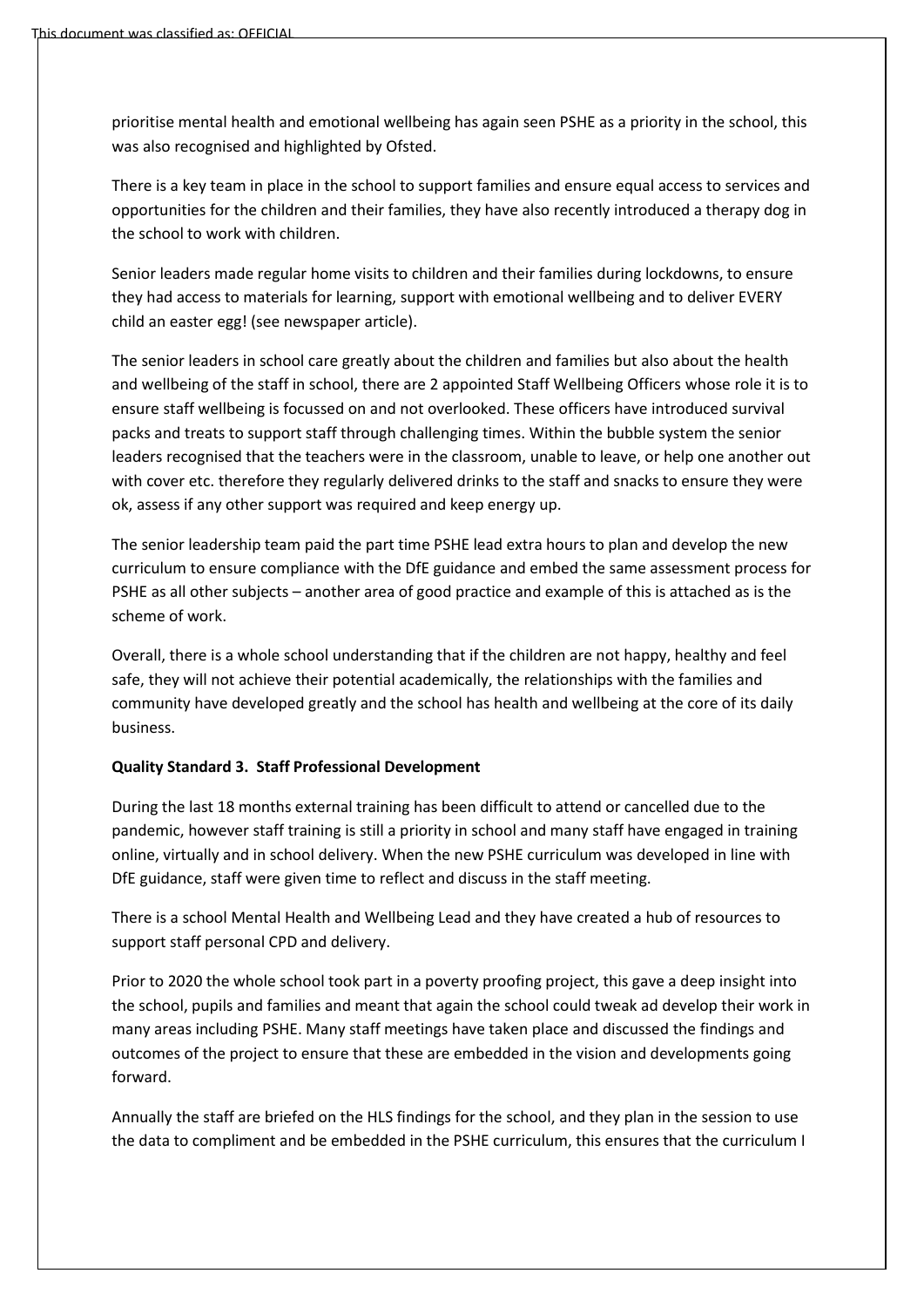sup to date and based on the needs of the children, in terms of CPD the staff can discuss the findings and plan together the best ways to develop their work.

Virtual sessions with the RESH Coordinator have taken place in spring and summer term 2021 to enable staff to ask questions on the content of their scheme of work specifically for year 5 and 6 on puberty, growing and changing. The sessions looked at the learning outcomes, resources that can be used, questions that might be asked and how to deal with sensitive and controversial issues.

The school purchase an annual DISP package, and this incorporates dissemination of regular email updates to all staff, in school CPD sessions and direct delivery with the children.

Specific needs of staff have not been sought in recent months, however this is something the PSHE lead is looking to complete early in the next academic year through a survey to ensure that any needs identified are met as soon as possible into the new academic year and staff are confident to deliver what is included in their scheme of work.

#### **Quality Standard 4. A Developmental Curriculum**

Following the publication of the DfE guidance the curriculum for Springfield was re written to ensure it was compliant and up to date using the Healthy Lifestyle Data for the school to meet the needs of the pupils, the initial roll out was delayed nationally with the pandemic. Over the course of the pandemic the needs of the pupils and families have been a priority and as the roll out of the new curriculum began on return the delivery and material was up to date and relevant to the pupils in school. In terms of monitoring the delivery this is done that same as all other subjects in school following the same process for half termly monitoring by the subject leader which is documented and fed back. The new curriculum also accounts for this working at greater depth with extension activities and further discussions.

Although there is a specific long-term plan for the curriculum, the school still apply flexibility to this to ensure that any specific issues or needs can be embedded and dealt with as quickly as possible. This can be done with a specific class or as a whole school approach, in recent years dental health has been a continued area of concern for the school and they focus a lot of time on encouraging good dental health.

To support the planned curriculum and enrich deliver the school also participate in awareness raising events including Anti-Bullying Week, Comic relief, Children in need and Safer Internet Day. As mentioned in an earlier section they also promote and support individual children and families with specific needs in school.

On return from lockdown the curriculum was adapted to ensure that there was time spent on wellbeing and anxiety, ensuring the children felt safe and were ready to learn.

Attached as evidence are a range of examples of work and assessments.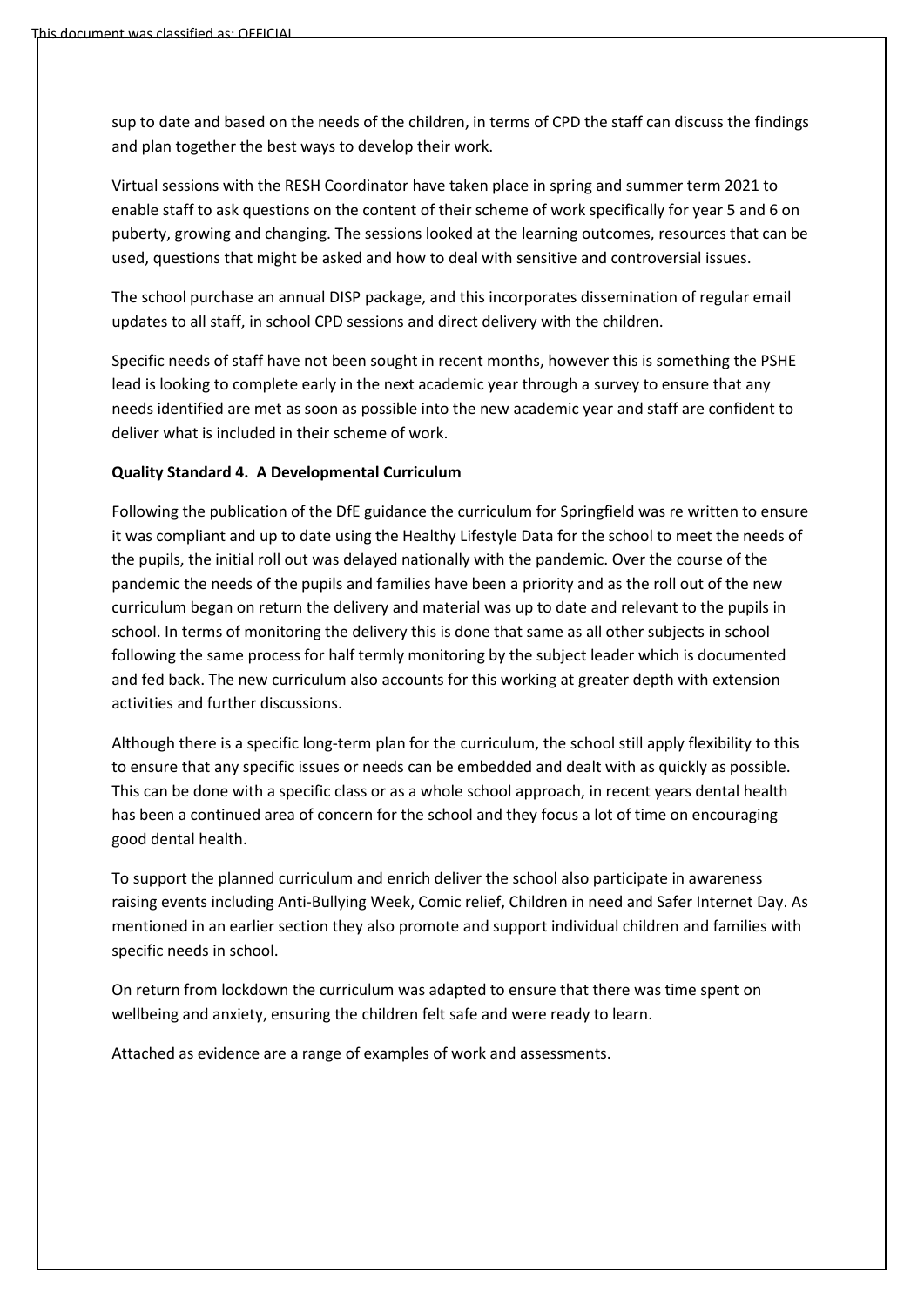## **Quality Standard 5. Teaching, Learning and Resources**

All staff in school have access to the long-term framework with a PSHE resource hub filled with guidance and resources on the staff network to support their delivery. The staff also have access to and utilise resources on Twinkl, Oak Academy and BBC teaching. When the subject lead finds any good new resources, they are shared across all staff to enable them to utilise.

Each class at the start of the year creates a Group Agreement which is displayed in the classroom alongside the class charter which is based around the rights of the child. Teacher feedback on using the group agreements say that these have been effective.

External agencies are invited in to enrich and support the curriculum delivery, in line with DfE guidance these add value to the curriculum already in place, as an example of this there was an Anti-Bullying Workshop delivered as part of Anti-Bullying Week.

To embed the whole school approach to PSHE, health and wellbeing the school have adopted SHINE approach (Succeed, Happiness, Informed, Nurtured and Embedded. A weekly assembly is held in support of this and then links are made to class-based work, individual children are celebrating for achievement in these areas too.

The subject lead shares a variety of resources and guidance gained through the virtual PSHE network locally with staff for information and brings questions and queries back from the staff to the RESH Coordinator when they need support. They also work closely with the family liaison officer in school who can support the whole family with specific needs and areas.

#### **Quality Standard 6 – Monitoring and Evaluating the Curriculum**

The school has recently revamped its assessment strategy and although in its infancy it is most certainly a priority in school. Within PHSE baseline knowledge is assessment using a thought cloud and then adding to this in a different colour at the end of a unit. The methodology is quick and easy yet very effective. Other assessment and monitoring tools include using the big books or floor books within early years and key stage 1. Then half term monitoring visits with feedback and book scrutiny by the subject lead.

As part of the whole school approach the mental health lead often conducts pupil interviews to gather their thoughts, views, opinions and needs and feed this into the PSHE curriculum, as with delivery of the Healthy Lifestyle Survey this means the curriculum is adapted specifically to mee the needs of the children.

Success in PSHE is celebrated through displaying the work in floor books or class displays, assemblies to recognise an individual or a class and some appearances in the local newspaper.

PSHE is individually reported on in the children's end of year reports under personal development and wellbeing, with individual comments made for all pupils on their learning and progress.

Parent and carers have access to the school website and newsletter, they can feedback and ask questions on the curriculum and content to the subject lead and to the family liaison officer.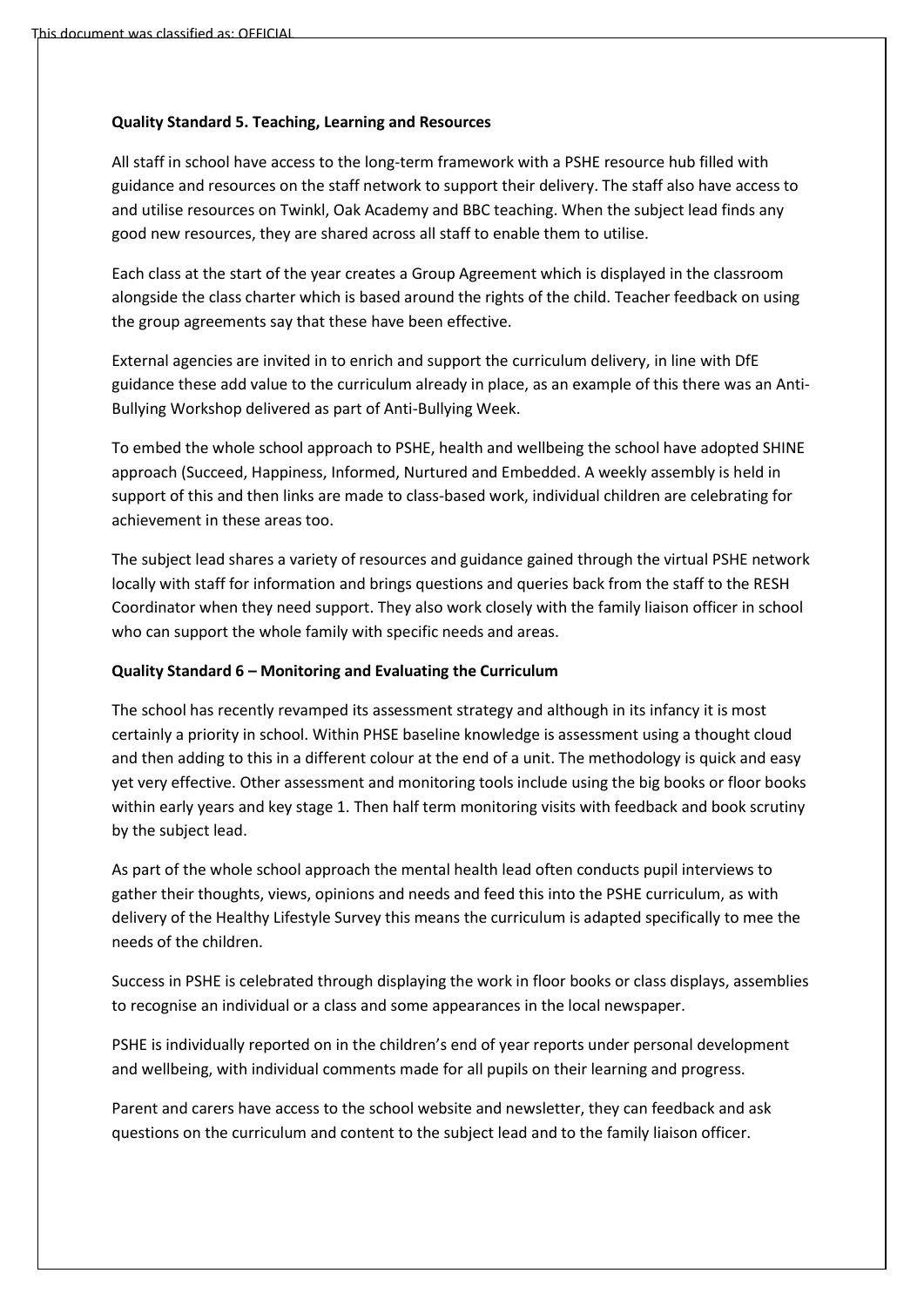### **Quality Standard 7. Pupil Voice and Learner Needs**

As mentioned in an earlier section the mental health lead in school runs pupils' interviews and sessions to gather views and needs and feed these into the curriculum. The school also has an active school council, there has been some difficulties with delivery during the bubble system, but this is very much something that is important in the school focus to encourage pupil voice and value what they have to say.

Using the Healthy Lifestyle Survey data annually ensures that the curriculum is up to date and planned / delivered according to needs and the national guidance. Key issues are discussed in the data meeting and ideas and areas or good practice are shared with the subject lead through this process.

The family liaison / home / school officer is vital in capturing the voice of the pupils, especially those who are the most vulnerable, they work tirelessly to ensure all pupils have a voice, someone to speak to if they need it and can be heard.

Questionnaires are completed annually with all stakeholder, staff, pupils, and families of the school are invited to co complete the surveys, the response is always very good as Ofsted agreed in their recent monitoring visit.

Individual needs are highlighted for pupils in EHC plans and for those who are SEND to ensure the curriculum is inclusive.

#### **Quality Standard 8. Signposting and Support**

All staff in school are safeguarding trained and this is updated annually, they all use the CPOMS system to record concerns, discussions and any pastoral or family issues. In school there are a range of posters displayed for the children, these identify the people in school the children can access to talk, for help and support if they should need it.

Within the PSHE curriculum signposting to people in school, local, national, and online services are often part of the delivery and discussion, pupils are reminded who they can access if they have sensitive or personal issues to discuss. There are specific lessons within the planned programme around secrets and surprises, the difference between these and good and bad touch to support this agenda and keep the children safe.

Parents and carers working with the family liaison are directed to several local services and online national information and support, the participation in the work with this professional is high and feedback is excellent.

The school have a website and newsletters that they update and share regularly, one thing we discussed in moderation was sharing more service on here for the wider school community including Kooth, NSPCC, Childline etc.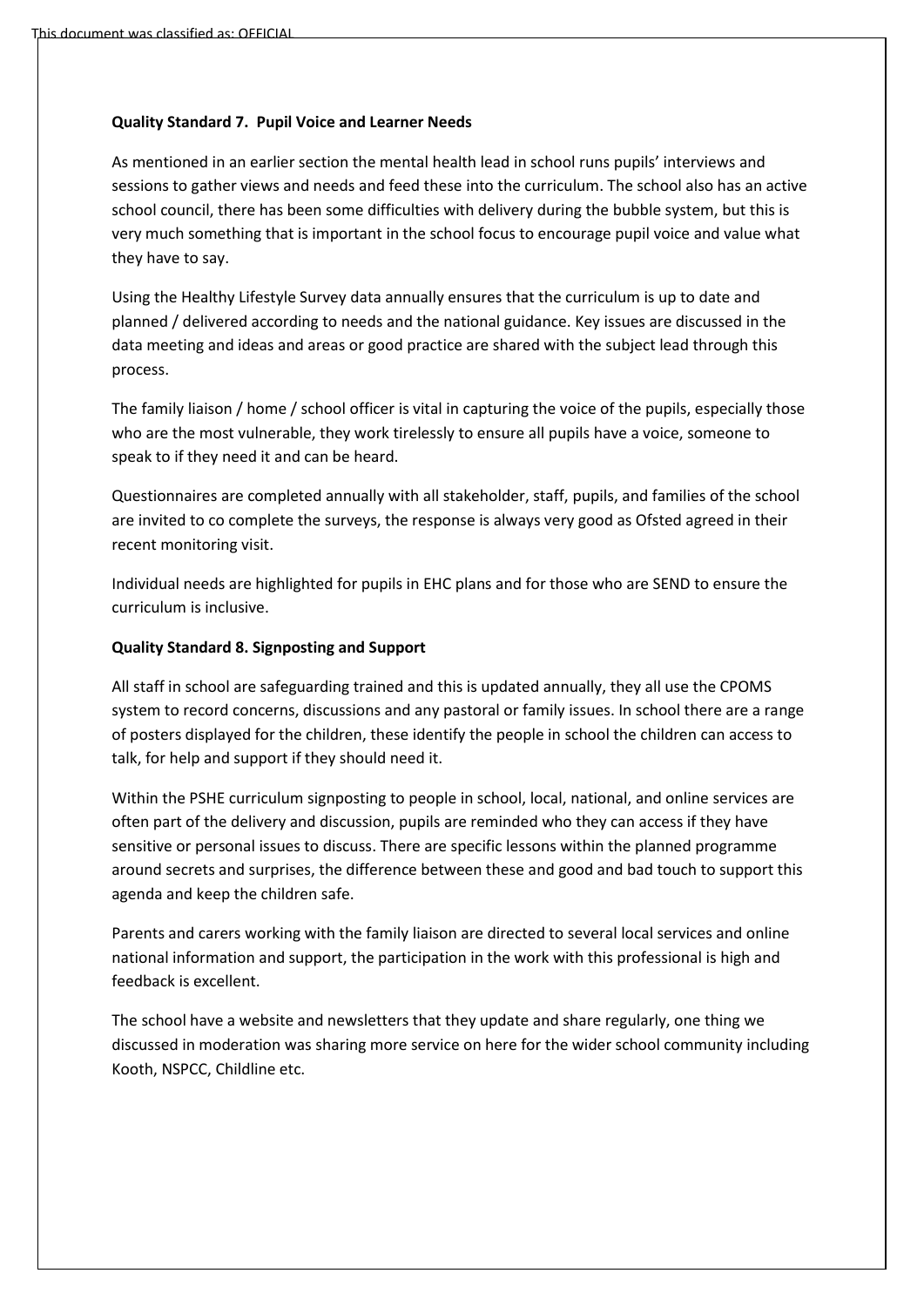## **Quality Standard 9. Partnerships with Parents and Carers**

Parents and carers are invited to view and discuss the curriculum their child is working on in PSHE continually as part of the positive engagement of the school, updates are sent to parents and carers and signposting in the weekly newsletter sent out; this has included, internet safety, helplines and more.

The family liaison plays a huge role in maintaining communication with parents and carers at the school, they are values in their work and maintain relationships with those who are most vulnerable. As mentioned earlier there has been a tremendous amount of work over lockdowns to remain engaged and provide support to the pupils and their families and this has only developed relationships more, Ofsted also commented on the feedback for parents and carers to them in their most recent visit. There is more evidence to support this attached.

## **Quality Standard 10. Collaborative Working**

The school has developed and follows an external visitor policy and although there have been very little visitors in this academic year, they hope to revisit this again in the next academic year. The curriculum has had specialist input from the school nurses and anti-bullying specialists. The school also engage with the DISP in an annual package, the RESH Coordinator, Early Help, Mini Police, Sports Partnership and more.

#### **Report written by Catherine Shaw**

**Role: RESH Coordinator** 

**Panel date: October 2021**

**Award given Yes**

#### **Feedback from Moderation Board:**

Would like to congratulate Springfield Academy for all the hard work they are doing on PHSE. They are obviously building a lot on the community links of the school and this is some important to help cohesion. The more we all understand about other cultures the better our communities are. So good to see that school life does not stop at the door but that a caring and supportive society is what you are building at Springfield.

Glad to see the work you have done to understand poverty, campaign on hate crime and including parents in the life of the school and seeing them as integral to your school. I am also glad to see that you are supporting your staff at was has been a very difficult time and the appointment of 2 Staff Well Being Officers. Congratulations and well done on your accreditation.

#### **Mary Hall**

# **Public Health Portfolio Lead.**

The excellent standards set by your school in the delivery of the PSHE curriculum are to be commended. It is clear to see emotional wellbeing of both staff, pupils and their families is a high